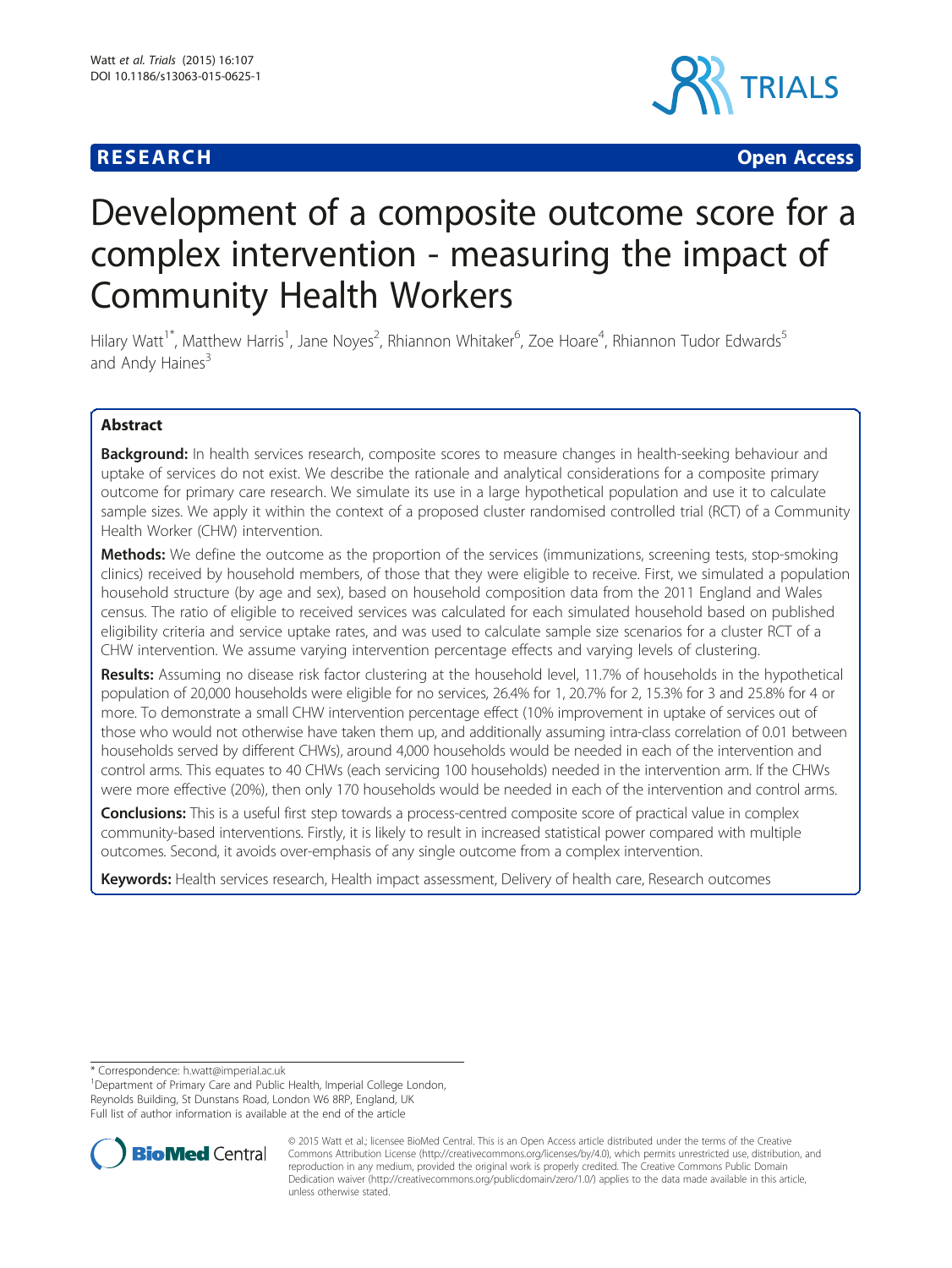# Background

There are many challenges in designing studies of complex interventions [[1\]](#page-9-0), one of which is to decide upon appropriate outcome measures. When undertaking a randomised trial, and other evaluation studies, it is desirable to find a single primary outcome measure so that statistically robust conclusions about the success of the intervention can be made. Meta-analysis then becomes possible in a review of similar complex intervention effects [[2\]](#page-9-0). When the intervention has a wide variety of potential outcomes it is much harder to identify the single primary outcome of choice. Selecting one outcome over several possible alternatives may distort the overall purpose of the trial [\[3](#page-9-0)]. An alternative may be to collect many different measures to assess the effectiveness of the intervention, yet this may require statistical adjustments such as the Bonferroni correction [[4\]](#page-9-0).

In clinical trials, composite outcome scores have become widely used where multiple possible outcomes may arise from an intervention [\[5-7](#page-9-0)]. 'All-cause mortality' or 'time to treatment failure' are composed of multiple individual outcomes and, when well-combined, defined and reported [[8\]](#page-9-0), have the benefits of increasing statistical precision of the trial, without resorting to an arbitrary selection of one primary outcome over another [[9](#page-9-0)].

However, in health services research or where complex interventions are proposed, it may be more useful to measure changes in the delivery of care. Measurement of changes to hard clinical outcomes may be beyond the scope of a trial. In such instances, there may be many potential process outcomes of interest. There is little if any guidance, however, on how to develop a composite process indicator for a complex intervention. Guidance on process evaluations of complex interventions, such as the recent comprehensive guidance from the Medical Research Council [\[10\]](#page-9-0), focus on mixed methods research to capture the quantitative and qualitative aspects of a change process. It would, however, be useful to be able to develop a composite score of process outcomes, such as service utilisation, particularly in trial situations.

The use of Community Health Workers (CHWs) is one such example of an intervention that can have many potential process outcomes of interest. CHWs are defined as members of the local community, who are engaged in local health promotion activities, yet who have less training than other health professionals such as nurses. The World Health Organisation (WHO) promotes their use globally and particularly in developing countries, in response to a lack of fully trained medical professionals [\[11](#page-9-0)].

We discuss here how the impact of CHWs (and other interventions with a similar intention) might be evaluated using a novel composite process outcome indicator. In our example, we assume that CHWs would visit all households (in their allocated geographical area and registered with the GP to whom the CHW reports) on a monthly basis. Their remit would be to offer a comprehensive and wide range of health support and advice, to each member of the household at least once per month irrespective of expressed need or demand - consistent with a similar model that is working successfully on a large scale in Brazil [[12-](#page-9-0)[20](#page-10-0)]. For such an intervention, we would expect there to be a wide number of potential outcomes ranging from improving uptake of screening and immunisation services to promoting healthy behaviours. One goal would be to measure the potential of the proposed CHW to increase the uptake of immunisation, screening services and other services that are currently available on the National Health Service (NHS). In the context of a trial, it would be necessary to identify a suitable primary outcome measure. However, as the CHWs deliver advice and support across a wide range of health domains and age groups it is impossible to identify the single primary outcome measure of choice without distorting the purpose of an eventual trial. Furthermore, an intervention such as this, focusing particularly on increasing the uptake of preventive interventions, is unlikely to have an effect on hard clinical outcomes within the duration of a feasibility study. Process measures such as uptake of services are an interesting alternative because they help explain how clinical changes come about and, in the case of this proposed community-based service, are closer to the level of the intervention. However, there may be several process outcomes of equal interest and so one option may be to construct a composite outcome score to capture as much of the total effect of the CHW as possible.

We have been exploring the possibility of embedding such a service into local GP practices in deprived communities in North Wales [\[21\]](#page-10-0). It is in this context that we describe the rationale and analytical considerations for this process (rather than clinical) composite outcome score. We simulate its use in a large hypothetical population, and use it to calculate sample sizes for a suitably powered cluster randomised controlled trial (RCT) in this context. Our proposed composite primary outcome, which we call the Composite Referral Completion Indicator (CRCI), for evaluation of the CHW intervention reflects uptake rates of a number of screening tests and immunisations and attendance at stop-smoking clinics. This outcome is defined at the household level, which corresponds to the level at which the CHW intervention is delivered. It evaluates the success with which the CHW is able to improve the uptake of services by household members that are eligible for those services. This article may serve as a useful example of how a process composite score may be designed around a complex intervention, and may help others to find appropriate outcomes for their own purposes.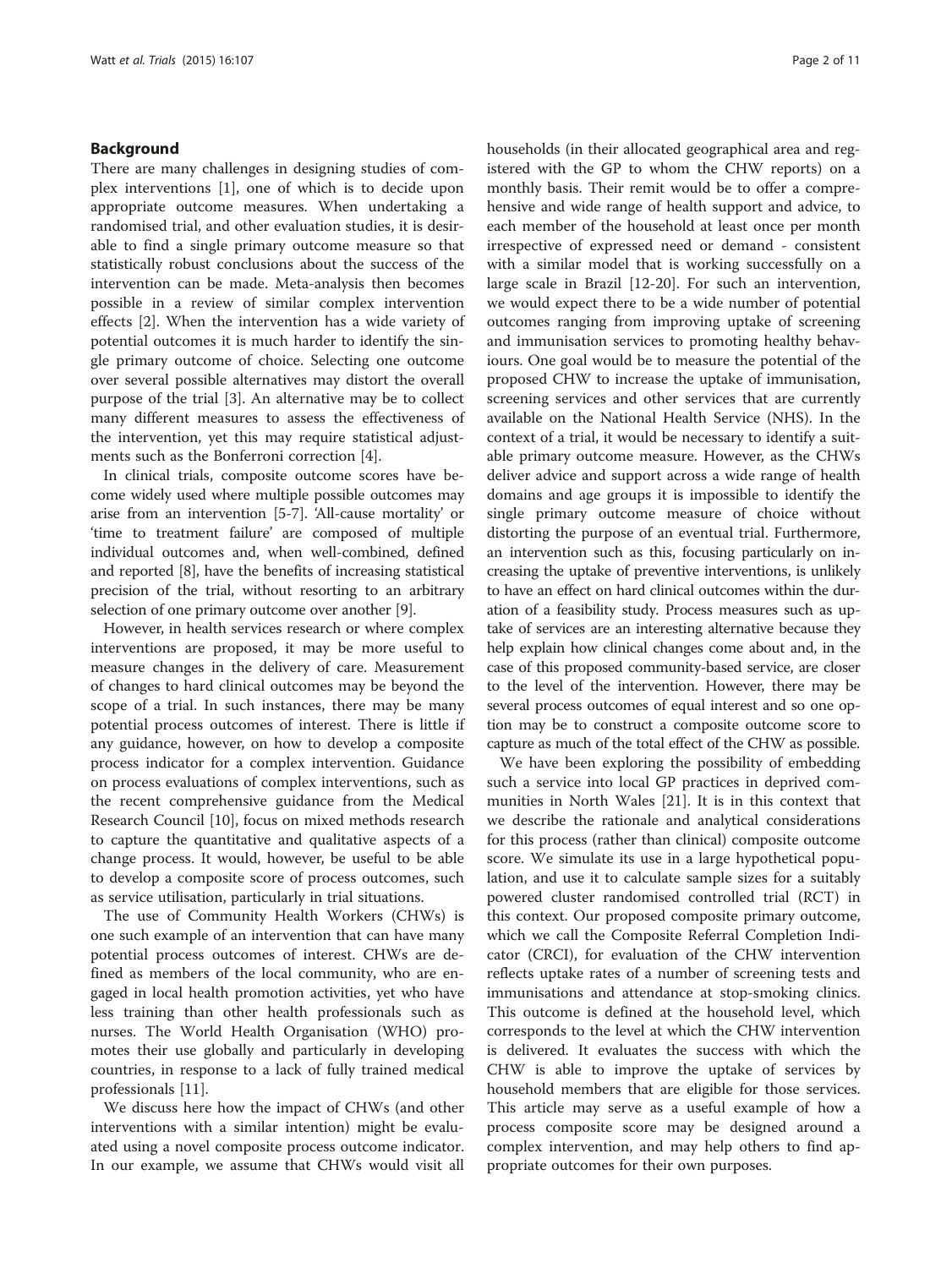# **Methods**

We define the CRCI as the proportion of the services received by household members, of those that they were eligible to receive. It is calculated as the number of scheduled (or later than scheduled) screening tests and/or scheduled immunisations received by household members plus number of people who attend stop-smoking clinics divided by the number of screening tests and/or immunisations and/or stop-smoking clinics that household members are eligible for during the study period. For instance, a household might consist of one single woman who, based on her age, is eligible only for one service - the cervical smear test. If she receives this test, within the designated time period of the study, then the CRCI would be calculated to be one (one divided by one, that is full uptake of the service). If she did not take up the screening then it would be calculated to be zero (zero divided by one). In an alternative household where there is a child who is eligible only for the influenza immunisation, a mother who is eligible for both breast cancer and cervical screening, and a father who is not eligible for anything, the denominator for the CRCI would be three. If only one of these services is taken up during the study period then the CRCI would be calculated to be 1/3.

We define a household as one or more people living in one postal address. We define a household member as anyone ordinarily resident in the household, including babies born to the household during the study. We define a household member to be eligible for a service if they meet the standard criteria for them to be eligible for a service provided on the NHS. These criteria are usually based on age and sex, established for each individual screening or immunisation programme during the study period. Equally, we define uptake of a service if this has occurred anytime during the study period and up to 3 months after the study period. It is possible to extend the CRCI definition to include household members who move in and out, by including household members' service needs into the denominator, scaled according to the proportion of the study period that they live in the household, and by including their met service needs into the numerator. The simulation exercise does not include such complexities, since allowance for them is unlikely to appreciably affect the power. Table [1](#page-3-0) shows the immunisations, screening procedures and other services currently offered on the NHS and the uptake rates currently achieved in North Wales, where our feasibility work took place. We list the services according to their age and sex criteria. It further shows the proportion of households who will have a member in each age/sex group. This sets out the potential for improvement, which will be measured by the CRCI, and so is a starting point for assessing realistic estimates to put into sample size calculations.

The CRCI outcome measure is calculated for each household and can be analysed as a proportion. In order to find the characteristics (mean and standard deviation) of the CRCI for use in sample size calculations, we simulated the characteristics of the CRCI against a hypothesised population. In order to do this, we firstly find the age/sex distribution within households, in order to apply the uptake of service information provided in Table [1](#page-3-0). The age/sex distribution of households is not available from routine data without complex triangulation between multiple data sources in primary and social care, so we have simulated a population household structure (by age and sex), based initially on household composition data from census data from England and Wales.

We simulated the distribution of households by number of occupants and by the age and sex mix within each household. This was based on the distribution of household types [[22](#page-10-0)] and number of occupants by household type [[23](#page-10-0)] in England and Wales as reported by the Office for National Statistics (ONS), which divides household types into those which are single occupancy, married couples, same-sex civil partnerships, cohabiting couples and lone parents, student households and other households. Cohabiting couples were distributed amongst married couples and same-sex civil partnerships [[24\]](#page-10-0). Some of these categories are further divided by ONS into those with dependent children (one child, two or more children), only non-dependent children and no children. Some categories (for example, single occupancy) are also divided by ONS into those over and below 65 years (all above this age for multiple occupancy household). Ages of parents of children were derived from ages of parents on giving birth [[25](#page-10-0)]. Relative ages of siblings were made to fit in with ONS data on distribution of ages of youngest child, by number of dependent children [[26](#page-10-0)]. Sex distributions of lone parents and of same-sex civil partnerships were derived from published ONS data [\[27\]](#page-10-0). Age and sex distribution of the simulated population was made to match with the age and sex distribution of England and Wales [\[28\]](#page-10-0). The above process resulted in a distribution of households of varying sizes from single occupancy to containing eight occupants (the maximum size that we considered), by age band and sex. A random sample of 20,000 households was then selected, sampled according to frequency of different household constitutions by age and sex.

We then applied the characteristics of smoking, diabetes and pregnancy by age and sex group, since there are defined interventions for each of these groups. A simple random process was used to determine who in our random sample of individuals within households has each characteristic. Eligibility to different screening tests, immunisations or services was allocated based on the current criteria for each separate service [[29](#page-10-0)-[37](#page-10-0)].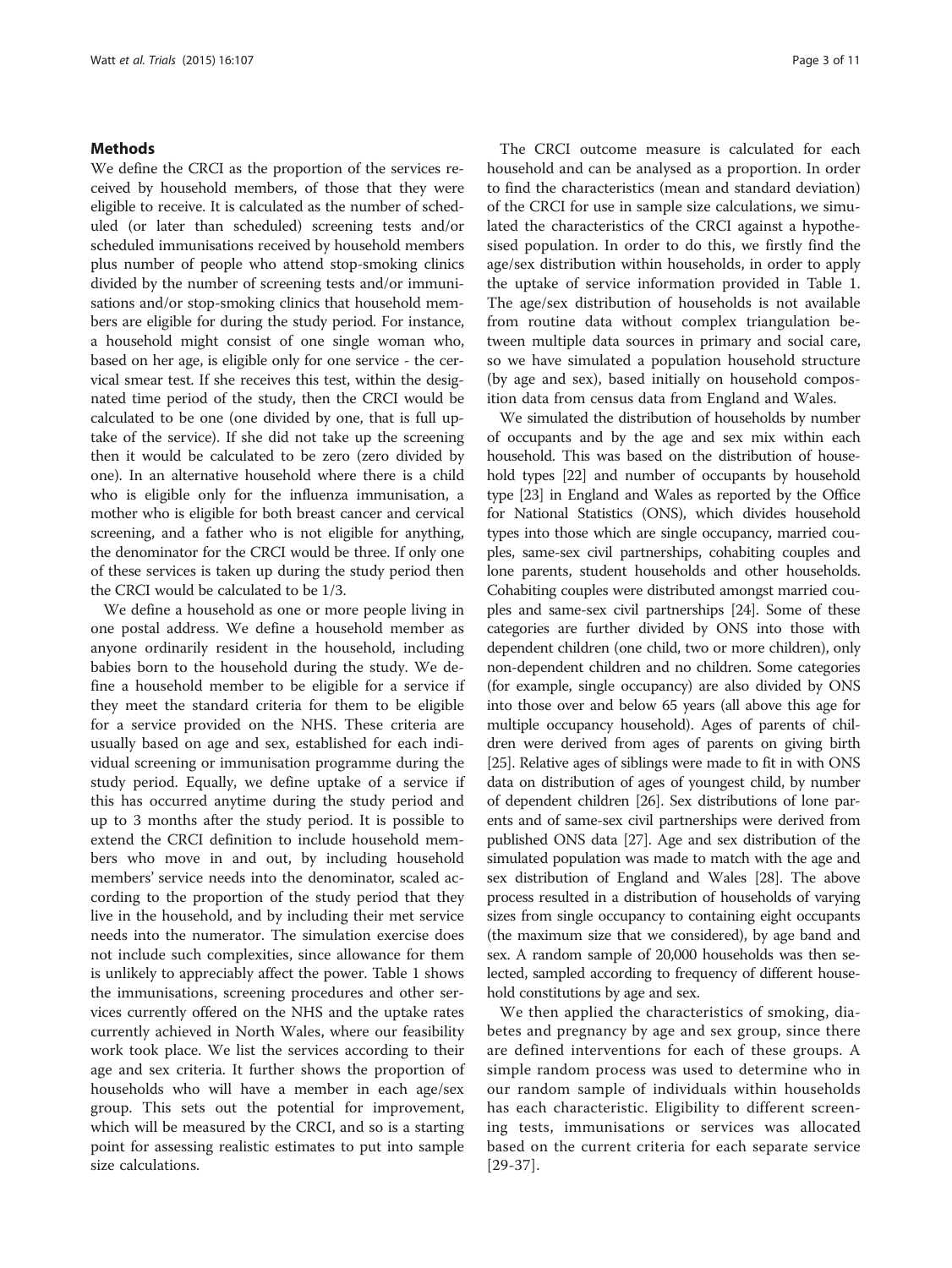| Household<br>member type           | <b>Population</b> b<br>distribution<br>by age/sex<br>group | Proportion <sup>c</sup><br>of HHs with<br>a member of<br>this type | Service 1             | Uptake %<br>(service 1)        | Service 2<br>Uptake % Service 3<br>(service 2) |      |                    | Uptake %<br>(service 3) | <b>New service</b> |
|------------------------------------|------------------------------------------------------------|--------------------------------------------------------------------|-----------------------|--------------------------------|------------------------------------------------|------|--------------------|-------------------------|--------------------|
| Baby 0 to<br>11 months             | 1.2%                                                       | 2.8%                                                               | DPT/Hib               | 96.9                           | Pneumococcal                                   | 96.6 | Meningococcal      | 96.6                    | Rotavirus          |
| Infant 12 to23<br>months           | 1.3%                                                       | 3.0%                                                               | Pneumococcal 94.3     | Hib/MenC<br>94.5<br><b>MMR</b> |                                                |      | 93.5               |                         |                    |
| Infant 2 years                     | 1.3%                                                       | 3.0%                                                               |                       |                                |                                                |      |                    |                         | Influenza          |
| Infant 3 years                     | 1.3%                                                       | 3.0%                                                               | DPT/polio             | 92.3<br><b>MMR</b><br>93.5     |                                                |      |                    | Influenza               |                    |
| Child 4 to<br>15 years             | 13.5%                                                      | 23.3%                                                              |                       |                                |                                                |      |                    |                         | Influenza          |
| (includes girls<br>13/14 years)    | $(1.1\%)$                                                  | (2.8%)                                                             | <b>HPV</b>            | 83.4                           |                                                |      |                    |                         |                    |
| Youth 16 to<br>19 years            | 4.7%                                                       | 8.6%                                                               |                       |                                |                                                |      |                    |                         | Chlamydiab         |
| Female 20 to<br>25 years           | 3.8%                                                       | 7.9%                                                               | Cervical <sup>b</sup> | 76.5                           |                                                |      |                    |                         | Chlamydiab         |
| Female 26 to<br>49 years           | 17.2%                                                      | 39.9%                                                              | Cervical <sup>b</sup> | 76.5                           |                                                |      |                    |                         |                    |
| Female 50 to<br>59 years           | 6.1%                                                       | 13.6%                                                              | Cervical <sup>b</sup> | 76.5                           | <b>Breast</b> b                                | 73.3 |                    |                         |                    |
| Female 60 to<br>64 years           | 2.9%                                                       | 6.7%                                                               | Cervical <sup>b</sup> | 76.5                           | <b>Breast</b> b                                | 73.3 | Bowel <sup>b</sup> | 54.0                    |                    |
| Female 65 to<br>70 years           | 2.8%                                                       | 6.6%                                                               | <b>Breast</b> b       | 73.3                           | Bowel <sup>b</sup>                             | 54.0 | Influenza          | 68.2                    | Varicella          |
| Female 71 to<br>74 years           | 1.7%                                                       | 3.9%                                                               | Influenza             | 68.2                           |                                                |      |                    |                         |                    |
| Female 75 years 4.6%<br>plus       |                                                            | 10.5%                                                              | Influenza             | 68.2                           |                                                |      |                    |                         |                    |
| Male 20 to<br>25 years             | 3.6%                                                       | 7.1%                                                               |                       |                                |                                                |      |                    |                         | Chlamydiab         |
| Male 26 to<br>59 years             | 22.6%                                                      | 49.9%                                                              |                       |                                |                                                |      |                    |                         |                    |
| Male 60 to<br>64 years             | 2.8%                                                       | 6.2%                                                               | Bowel <sup>b</sup>    | 54.0                           |                                                |      |                    |                         |                    |
| Male 65 to<br>70 years             | 2.9%                                                       | 6.7%                                                               | Bowel <sup>b</sup>    | 54.0                           | Influenza                                      | 68.2 |                    |                         |                    |
| Male 71 to<br>/4 years             | 1.4%                                                       | 3.2%                                                               | Influenza             | 68.2                           |                                                |      |                    |                         | Varicella          |
| Male 75 years<br>plus              | 3.1%                                                       | 7.2%                                                               | Influenza             | 68.2                           |                                                |      |                    |                         |                    |
| Pregnant<br>women                  | 1.3%                                                       | 3.0%                                                               | Influenza             | 43.1                           |                                                |      |                    |                         |                    |
| Diabetics over<br>12 years         | 2.8%                                                       | 6.5%                                                               | Retinal <sup>b</sup>  | 81.0                           |                                                |      |                    |                         |                    |
| At high risk (for<br>example, CVD) | 4.5%                                                       | 10.3%                                                              | Influenza             | 52.0                           |                                                |      |                    |                         |                    |
| Smokers of<br>any age              | 19.0%                                                      | 38.2%                                                              | Smoking<br>cessation  | 9.0                            |                                                |      |                    |                         |                    |

# <span id="page-3-0"></span>Table 1 Eligibility for screening<sup>a</sup> and immunisation<sup>a</sup> procedures and smoking cessation clinic on the National Health Service (NHS), with uptake rates currently achieved in North Wales

a<br>bervices included in the Composite Referral Completion Indicator (CRCI), according to age and sex, based on England and Wales uptake rates currently achieved.<br>between the upstablishat have one or more members within each

<sup>c</sup>Proportion of households that have one or more members within each specified age/sex band, based on England and Wales population structure<sup>a</sup>. . Abbreviations; CVD cardiovascular disease, HH households.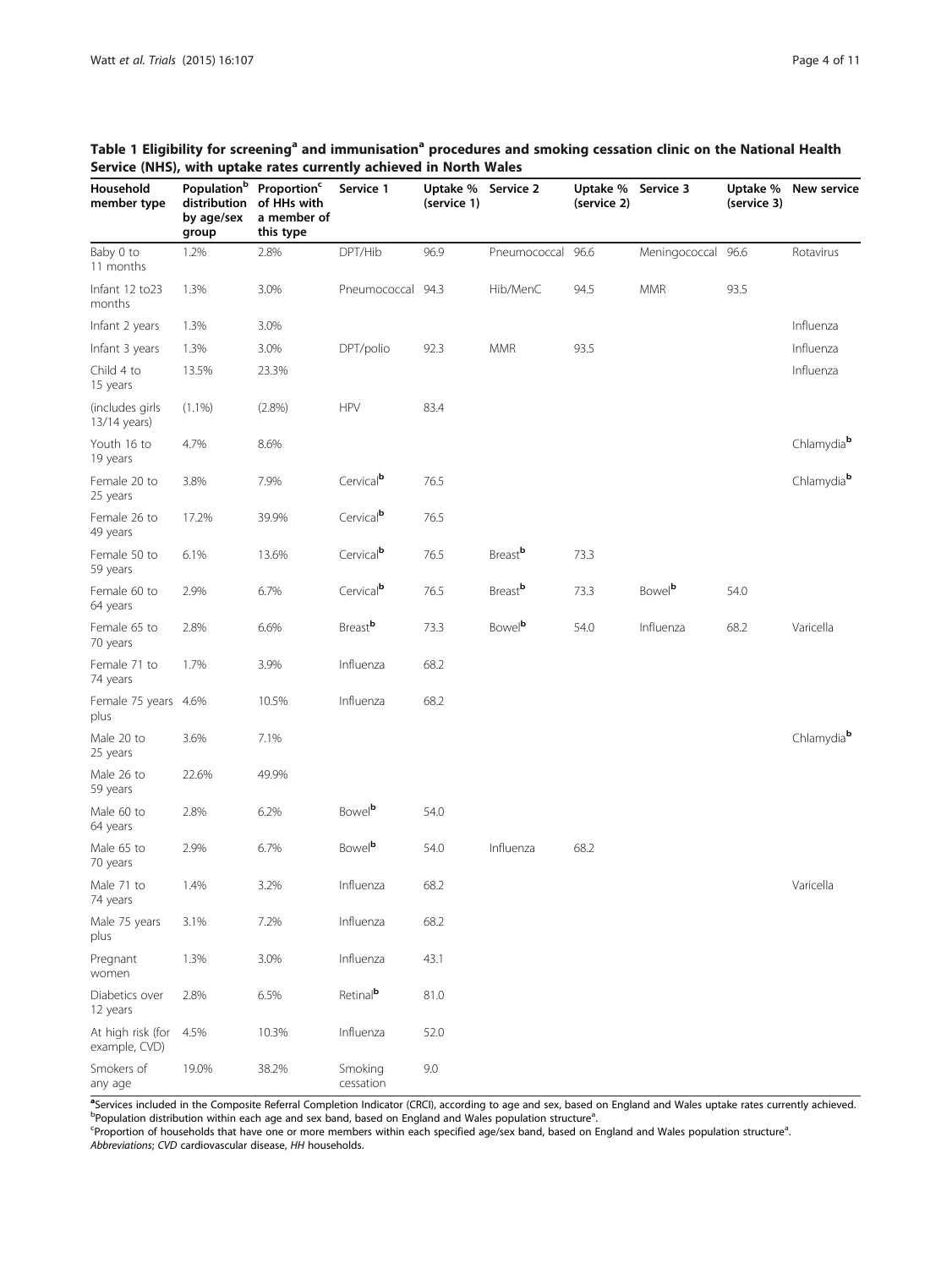The rates of diabetes, smoking, and of being in an 'at risk' category for the seasonal influenza immunisation, were based on reported rates by age and sex [[38\]](#page-10-0). Smoking rates are taken from Cancer Research UK statistics [[39\]](#page-10-0). Pregnancy rates were assumed to be constant amongst married couples, as well as allowing for some pregnancies amongst dependent teenagers; overall rates are set to equal birth rates in England and Wales [[25](#page-10-0)] and allowing for 12 months of pregnancies to be included at any specified gestational age. These characteristics were allocated to individuals within households by random Bernoulli distributions, according to eligibility and prevalence in each age and sex group - with diabetics always classified as 'at risk' for the seasonal influenza immunisation. The uptake rates of screening tests and immunisations were based on reported uptake rates for Wales, or North Wales, as available [[40\]](#page-10-0).

For the purposes of this simulation, we took the study to have 1 year of follow-up and based the eligibility for interventions within each age/sex group on this 1-year period. For immunisations, those within the appropriate age ranges are taken to be eligible for the intervention. For adult screening programmes, some services are available only every 2 or 3 years and allowance is made for the provision to make up for missed screening tests. Assuming uptake is evenly distributed during the period that the service is available, the proportion of the age/sex group eligible during any single year is a third (for 3-yearly screening, or a half for 2-yearly), with an allowance for the proportion who are just coming into the age range (who are all eligible), plus a proportion of the remainder who did not previously attend (1 − uptake rate).

Uptake rates of the different screening tests and immunisations were then used to simulate how many of the eligible people had taken up these opportunities within households, based on random sampling from the binomial distribution with the reported uptake rates as the population proportion. This gives the anticipated uptake rates in the control arm of the CHW intervention study. For the treatment arm (with the CHW intervention), we simulated that 10%, 20% and 30% of those that had not taken up the service take them up because of the CHW home visit (that is the initial reported uptake rate, proportion r, is increased to uptake rate  $r + 0.1 \times (1 - r)$ for a 10% intervention percentage effect). Again random sampling from the binomial distribution with these new uptake rates is applied to find the distribution of individuals within households who have and have not taken up the interventions (out of any eligible).

The CRCI ratio was calculated for each household. The denominator is the total number of services that the specified household is eligible for, summed across all service types (listed in Table [1\)](#page-3-0), with duplicate counting of any that more than one person is eligible for. The numerator is the total number of these services taken up during the study period, and so must be between zero (for households who do not comply with anything) and the denominator (for fully compliant households). There are some households who are not eligible for any services. The CRCI is undefined for them (with numerator and denominator of zero).

The mean and standard deviation of the CRCIs (measured at household level) are computed in our random sample of 20,000 households, for the control arm (based on current uptake rates) and for the CHW intervention arms (with various levels of effectiveness). These are used to calculate sample sizes required for an individually RCT of the CHW intervention, using standard formulae for comparison of two means [\[4](#page-9-0)] adjusted for the design effect and intra-class correlation coefficient (ICC) [[4\]](#page-9-0).

Various sensitivity analyses were then undertaken as follows. We examined the effect of removing some of the screening/immunisations and we estimated the effect of the disease risk factors (smoking, diabetes and 'at risk' re influenza immunisation) being very similar within households, rather than being randomly distributed amongst households. We also explored the effect of assuming that 50% of households were generally adherent and 50% generally non-adherent to the intervention. The uptake rate in the compliant households was taken to be over 99% (more precisely uptake rate, r, was increased to  $r + 0.99 \times (1 - r)$ , and in less compliant households, the uptake rate was reduced by the same amount (to  $r - 0.99 \times (1 - r)$ , with a modification for rates < 50%). The effect of undertaking this intervention in a deprived area was also assessed by using the distribution of households with the highest proportion of lone parent households (Barking and Dagenham in Outer London). This study did not require ethical approval.

# Results

Table [1](#page-3-0) shows the different screening tests and immunisations that people are eligible for on the NHS, for inclusion in CRCI outcome, according to age and sex. Most age/sex groups are eligible for at least one intervention, and hence the CRCI will be defined on any households containing them. The main exception is middle-aged men, who are only eligible for an intervention if they smoke, have diabetes or are otherwise considered highrisk and in need of the seasonal flu vaccination. Hence the CRCI is not always defined on a household that contains only one or a few middle-aged men. Some age/sex groups are eligible for more than one service, such as infants and middle-aged women scheduled for cancer screening tests. The table also shows the proportions of the simulated population (based on the England and Wales population structure) that fall within each age/sex group, and the proportions of households that are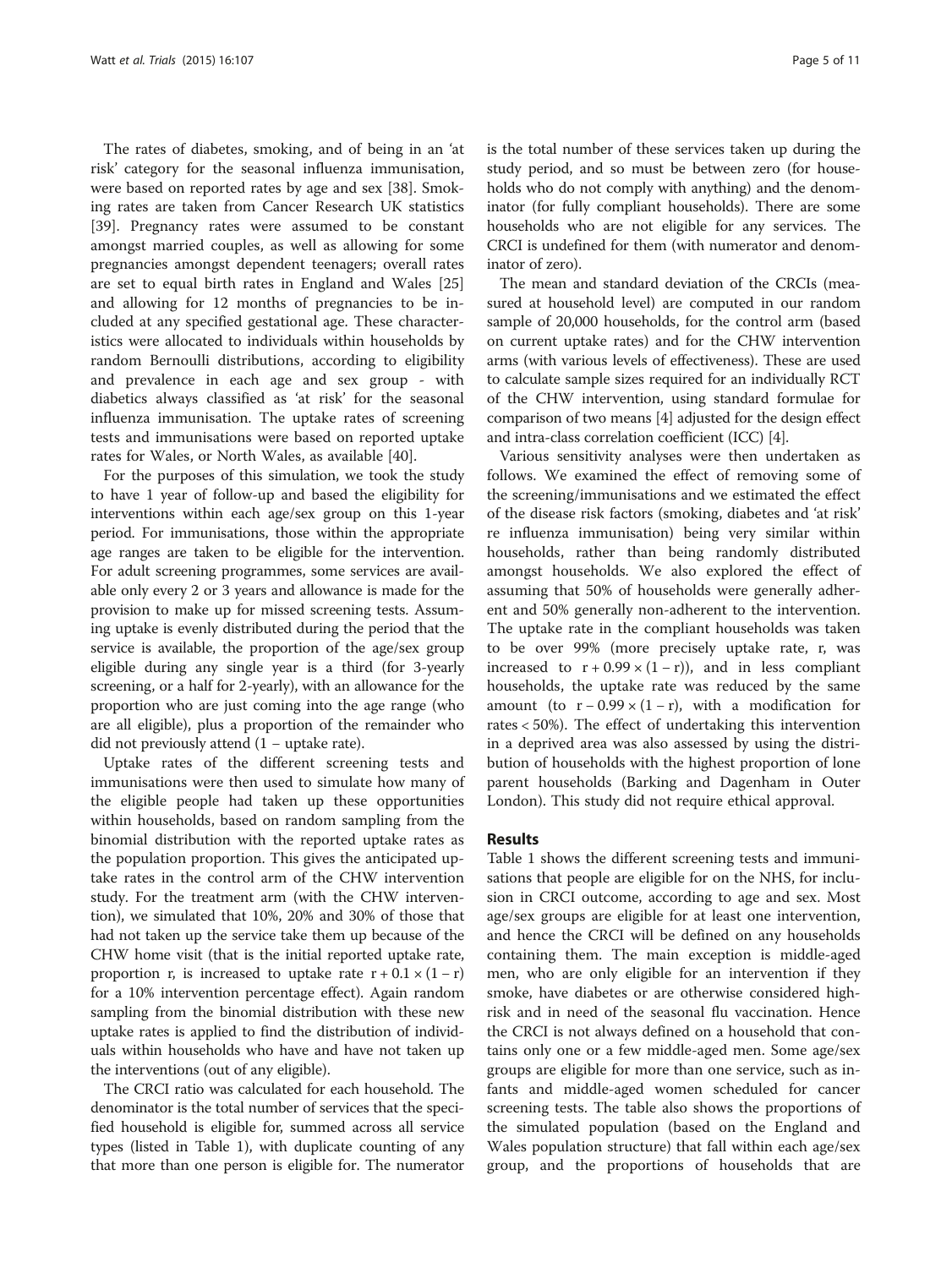comprised by each specified age/sex group. This defines the potential for improvement in rates, as evaluated by the CRCI outcome measure.

Table 2 shows the distribution of households by household type according to census definitions and the distribution of the number of services for inclusion in the CRCI outcome that the household members are eligible for per household type. This is effectively a step en route to calculation of the sample size requirements. It is based on our determination of the detailed breakdown of household sizes and age/sex distributions within them, found by modelling census data, including on relative ages of married couples, and on ages of mothers and fathers at birth of their children, plus other census information as detailed in the methods section. We considered all services, immunisations and screening tests from Table [1,](#page-3-0) except chlamydia (since this is confidential information and unlikely to be obtainable in practice). Vaccine programmes such as rotavirus and varicella that have not yet been introduced but those that will be in the near future have been given estimated

uptake rates based on similar vaccine programmes. Using the simulated household characteristics modelled from the census, and the reported uptake rates for each service (except chlamydia) and assuming no disease risk factor clustering at the household level, then overall 11.7% of households are eligible for no services, 26.4% for 1, 20.7% for 2, 15.3% for 3 and 25.8% for 4 or more.

The sample size needed to power a controlled intervention study is shown in Table [3](#page-6-0). The estimates depend strongly on intervention percentage effect. We simulated the sample size requirements for when 10%, 20% and 30% of services, immunisations or screening procedures which otherwise would not have been taken up, are taken up as a result of the CHW intervention. To demonstrate a small CHW intervention percentage effect (10%) and assuming low intra-household clustering for disease risk factors and uptake of services, and low intra-CHW ICC, 1,650 households would be needed in each of the intervention and control arms - equating to 17 CHWs in the intervention arm. If the CHWs were more effective (30%), then only 170 households would

Table 2 Service eligibility for services included in the Composite Referral Completion Indicator (CRCI) by household type based on England and Wales population structure<sup>a</sup>

| Household type                                                               | Prevalence | Proportion according to degree of service eligibility |         |                          |                |                 |  |  |  |
|------------------------------------------------------------------------------|------------|-------------------------------------------------------|---------|--------------------------|----------------|-----------------|--|--|--|
|                                                                              |            | No services                                           |         | One service Two services | Three services | > Four services |  |  |  |
| Single person (16 to 64)                                                     | 17.59%     | 43.3%                                                 | 36.1%   | 14.2%                    | 5.1%           | 1.3%            |  |  |  |
| Single person (65 plus)                                                      | 12.49%     | 0.0%                                                  | 75.2%   | 21.4%                    | 3.2%           | 0.3%            |  |  |  |
| Married <sup>b</sup> (at least one $<$ 65), no children                      | 17.36%     | 13.4%                                                 | 30.1%   | 26.4%                    | 16.2%          | 13.9%           |  |  |  |
| Married <sup>b</sup> (65 plus), no children                                  | 8.17%      | 0.0%                                                  | 0.0%    | 24.7%                    | 27.9%          | 47.3%           |  |  |  |
| Married <sup>bc</sup> with one dependent child                               | 8.34%      | 1.1%                                                  | 13.3%   | 27.6%                    | 26.3%          | 31.7%           |  |  |  |
| Married <sup>bc</sup> with two or more dependent children                    | 12.04%     | 0.4%                                                  | 3.2%    | 9.1%                     | 17.7%          | 69.7%           |  |  |  |
| Married <sup>c</sup> with only non-dependent child(ren)                      | 6.25%      | 3.9%                                                  | 13.6%   | 20.9%                    | 22.3%          | 39.3%           |  |  |  |
| Lone mothers with one dependent child                                        | 3.44%      | 1.9%                                                  | 20.2%   | 35.6%                    | 21.8%          | 20.5%           |  |  |  |
| Lone mothers with two or more dependent children                             | 2.72%      | 0.0%                                                  | 4.4%    | 14.5%                    | 19.3%          | 61.7%           |  |  |  |
| Lone mothers with only non-dependent child(ren)                              | 2.10%      | 9.5%                                                  | 24.5%   | 29.8%                    | 19.0%          | 17.1%           |  |  |  |
| Lone fathers with one dependent child                                        | 0.43%      | 7.0%                                                  | 38.4%   | 27.9%                    | 12.8%          | 14.0%           |  |  |  |
| Lone fathers with two or more dependent children                             | 0.35%      | 1.4%                                                  | 5.8%    | 17.4%                    | 27.5%          | 47.8%           |  |  |  |
| Lone fathers with only non-dependent child(ren)                              | 1.34%      | 23.2%                                                 | 33.7%   | 27.0%                    | 12.0%          | 4.1%            |  |  |  |
| Same-sex partnerships, no children                                           | 0.26%      | 27.5%                                                 | 19.6%   | 33.3%                    | 7.8%           | 11.8%           |  |  |  |
| Same-sex partnerships with child(ren)                                        | 0.01%      | 0.0%                                                  | 0.0%    | 0.0%                     | 50.0%          | 50.0%           |  |  |  |
| Other households (including extended families)<br>with one dependent child   | 0.97%      | 0.0%                                                  | 0.5%    | 8.2%                     | 20.1%          | 71.1%           |  |  |  |
| Other households (including extended families)<br>with > one dependent child | 0.87%      | 0.0%                                                  | $0.0\%$ | 0.6%                     | 6.4%           | 93.1%           |  |  |  |
| Student households, all students                                             | 0.55%      | 10.1%                                                 | 22.9%   | 23.9%                    | 20.2%          | 22.9%           |  |  |  |
| Other households (all 65 plus)                                               | 0.29%      | 0.0%                                                  | 0.0%    | 21.1%                    | 36.8%          | 42.1%           |  |  |  |
| Other households (not all 65 plus)                                           | 4.48%      | 15.4%                                                 | 21.9%   | 24.4%                    | 16.3%          | 22.0%           |  |  |  |
| TOTAL/Weighted average proportions                                           | 100.00%    | 11.7%%                                                | 26.4%%  | 20.7%                    | 15.3%          | 25.8%           |  |  |  |

<sup>a</sup>Excluding chlamydia services, assuming disease risk factors are not clustered at household level.

b<br>Married includes cohabiting couples of opposite sex. <sup>c</sup>Some 'other households with dependent children' are incorporated within these categories.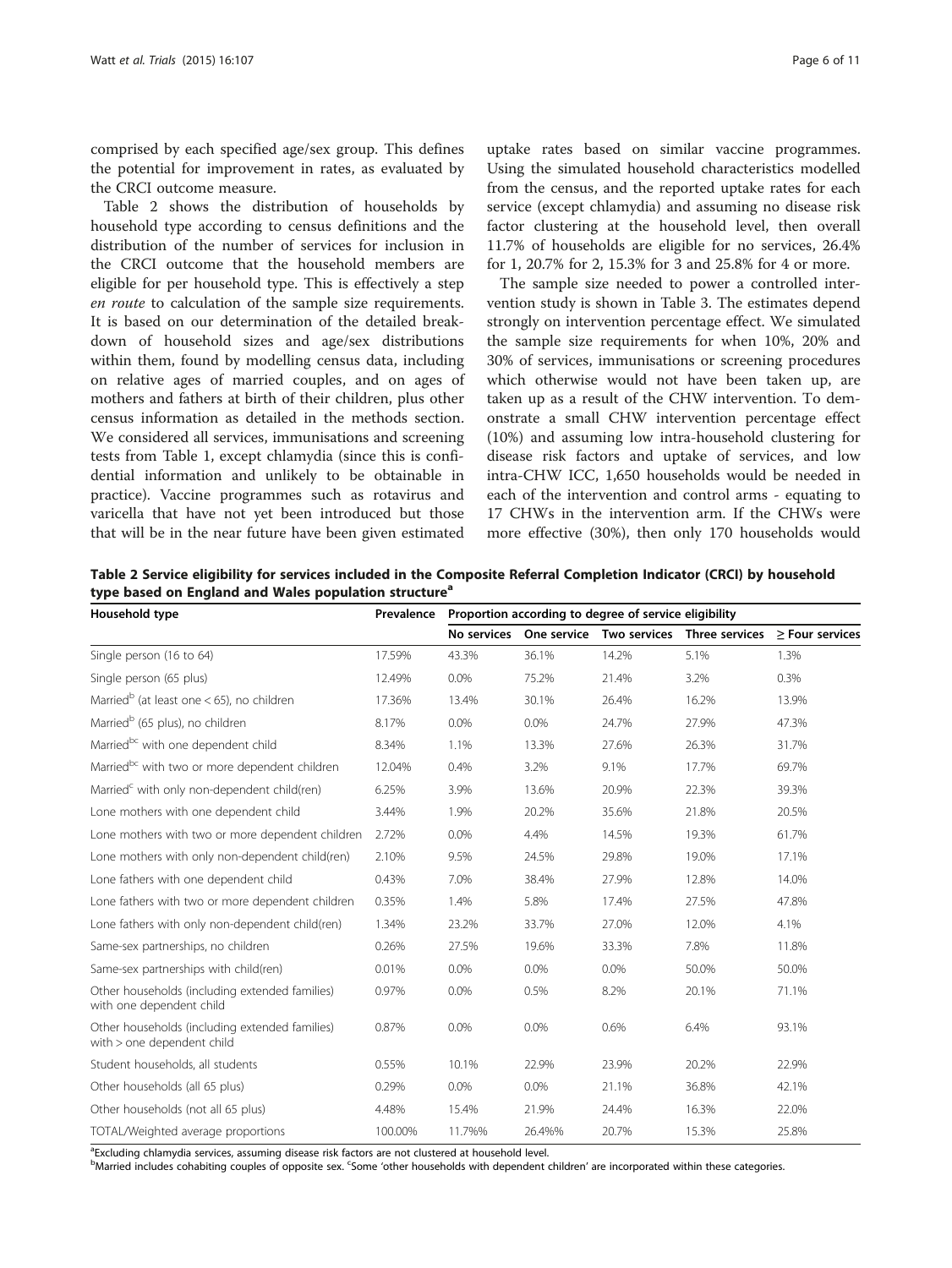<span id="page-6-0"></span>

| Table 3 Sample sizes for a controlled intervention study with Composite Referral Completion Indicator (CRCI) as the outcome measure, based on England and |  |  |  |  |                                                                                                                 |  |  |  |  |
|-----------------------------------------------------------------------------------------------------------------------------------------------------------|--|--|--|--|-----------------------------------------------------------------------------------------------------------------|--|--|--|--|
| Wales population structure <sup>a</sup>                                                                                                                   |  |  |  |  |                                                                                                                 |  |  |  |  |
| .                                                                                                                                                         |  |  |  |  | the contract of the contract of the contract of the contract of the contract of the contract of the contract of |  |  |  |  |

| Level of similarity within households<br>in disease risk factors/level of similarly | Intervention<br>percentage | Mean (SD)<br><b>CRCI in</b> | Mean (SD)<br><b>CRCI in</b> | Sample size number of households per arm based on comparison of mean CRCIs, allowing for<br>inclusion of households <sup>b</sup> without valid CRCI: |                                                                                               |                                                                                               |                                                                                            |  |  |  |
|-------------------------------------------------------------------------------------|----------------------------|-----------------------------|-----------------------------|------------------------------------------------------------------------------------------------------------------------------------------------------|-----------------------------------------------------------------------------------------------|-----------------------------------------------------------------------------------------------|--------------------------------------------------------------------------------------------|--|--|--|
| within households in level of compliance<br>of uptake of interventions              | effect                     | control arm CHW arm         |                             | Without<br>clustering of<br>intervention by<br>region                                                                                                | With clustering of<br>intervention by regions<br>of 100 households,<br>Intra-CHW ICC = $0.01$ | With clustering of<br>intervention by regions<br>of 100 households,<br>Intra-CHW ICC = $0.02$ | With clustering of intervention<br>by regions of 100 households,<br>Intra-CHW ICC = $0.05$ |  |  |  |
| Typical distribution across England and<br>Wales: none/none                         | 10%                        | 0.56(0.36)                  | 0.61(0.36)                  | 1,650                                                                                                                                                | 3,280                                                                                         | 4,920                                                                                         | 9,820                                                                                      |  |  |  |
| none/none                                                                           | 20%                        | 0.56(0.36)                  | 0.65(0.35)                  | 400                                                                                                                                                  | 800                                                                                           | 1,190                                                                                         | 2,380                                                                                      |  |  |  |
| none/none                                                                           | 30%                        | 0.56(0.36)                  | 0.69(0.34)                  | 170                                                                                                                                                  | 340                                                                                           | 510                                                                                           | 1,010                                                                                      |  |  |  |
| none/high                                                                           | 10%                        | 0.56(0.41)                  | 0.61(0.39)                  | 1,970                                                                                                                                                | 3,920                                                                                         | 5,870                                                                                         | 11,720                                                                                     |  |  |  |
| none/high                                                                           | 20%                        | 0.56(0.41)                  | 0.65(0.38)                  | 490                                                                                                                                                  | 980                                                                                           | 1,460                                                                                         | 2,920                                                                                      |  |  |  |
| none/high                                                                           | 30%                        | 0.56(0.41)                  | 0.69(0.36)                  | 210                                                                                                                                                  | 420                                                                                           | 630                                                                                           | 1,250                                                                                      |  |  |  |
| high/none                                                                           | 10%                        | 0.6(0.37)                   | 0.64(0.36)                  | 1,990                                                                                                                                                | 3,960                                                                                         | 5,930                                                                                         | 11,840                                                                                     |  |  |  |
| high/none                                                                           | 20%                        | 0.6(0.37)                   | 0.68(0.35)                  | 490                                                                                                                                                  | 980                                                                                           | 1,460                                                                                         | 2,920                                                                                      |  |  |  |
| high/none                                                                           | 30%                        | 0.6(0.37)                   | 0.72(0.33)                  | 210                                                                                                                                                  | 420                                                                                           | 630                                                                                           | 1,250                                                                                      |  |  |  |
| high/high                                                                           | 10%                        | 0.6(0.41)                   | 0.64(0.39)                  | 2,470                                                                                                                                                | 4,920                                                                                         | 7,360                                                                                         | 14,700                                                                                     |  |  |  |
| high/high                                                                           | 20%                        | 0.6(0.41)                   | 0.68(0.38)                  | 590                                                                                                                                                  | 1,170                                                                                         | 1,760                                                                                         | 3,510                                                                                      |  |  |  |
| high/high                                                                           | 30%                        | 0.6(0.41)                   | 0.72(0.36)                  | 250                                                                                                                                                  | 500                                                                                           | 750                                                                                           | 1,490                                                                                      |  |  |  |
| Typical distribution of deprived areas<br>none/none                                 | 10%                        | 0.57(0.36)                  | 0.61(0.35)                  | 1,650                                                                                                                                                | 3,280                                                                                         | 4,920                                                                                         | 9,820                                                                                      |  |  |  |
| none/none                                                                           | 20%                        | 0.57(0.36)                  | 0.66(0.34)                  | 400                                                                                                                                                  | 800                                                                                           | 1,190                                                                                         | 2,380                                                                                      |  |  |  |
| none/none                                                                           | 30%                        | 0.57(0.36)                  | 0.7(0.33)                   | 170                                                                                                                                                  | 340                                                                                           | 510                                                                                           | 1,010                                                                                      |  |  |  |
| none/high                                                                           | 10%                        | 0.57(0.4)                   | 0.62(0.39)                  | 1,970                                                                                                                                                | 3,920                                                                                         | 5,870                                                                                         | 11,720                                                                                     |  |  |  |
| none/high                                                                           | 20%                        | 0.57(0.4)                   | 0.66(0.37)                  | 480                                                                                                                                                  | 960                                                                                           | 1,430                                                                                         | 2,860                                                                                      |  |  |  |
| none/high                                                                           | 30%                        | 0.57(0.4)                   | 0.7(0.36)                   | 210                                                                                                                                                  | 420                                                                                           | 630                                                                                           | 1,250                                                                                      |  |  |  |
| high/none                                                                           | 10%                        | 0.6(0.36)                   | 0.64(0.35)                  | 2,010                                                                                                                                                | 4,000                                                                                         | 5,990                                                                                         | 11,960                                                                                     |  |  |  |
| high/none                                                                           | 20%                        | 0.6(0.36)                   | 0.68(0.34)                  | 480                                                                                                                                                  | 960                                                                                           | 1,430                                                                                         | 2,860                                                                                      |  |  |  |
| high/none                                                                           | 30%                        | 0.6(0.36)                   | 0.72(0.33)                  | 210                                                                                                                                                  | 420                                                                                           | 630                                                                                           | 1,250                                                                                      |  |  |  |
| high/high                                                                           | 10%                        | 0.6(0.4)                    | 0.64(0.39)                  | 2,400                                                                                                                                                | 4,780                                                                                         | 7,150                                                                                         | 14,280                                                                                     |  |  |  |
| high/high                                                                           | 20%                        | 0.6(0.4)                    | 0.68(0.37)                  | 580                                                                                                                                                  | 1,150                                                                                         | 1,730                                                                                         | 3,450                                                                                      |  |  |  |
| high/high                                                                           | 30%                        | 0.6(0.4)                    | 0.72(0.35)                  | 250                                                                                                                                                  | 500                                                                                           | 750                                                                                           | 1,490                                                                                      |  |  |  |

<sup>a</sup>(Excluding chlamydia) and based on 90% power at 5% significance level. <sup>b</sup>88.3% of households have valid CRCI with no intra-household correlation of disease risk factors, and 84.8% of households have valid CRCI based on high intra-household correlation of disease risk factors. Intervention percentage effect is proportion of services (immunisations/screening tests, stop-smoking clinics) that are taken up with CHW intervention, out of those services that would not otherwise be taken up.

Abbreviations: CHW Community Health Worker, ICC intra-class correlation coefficient.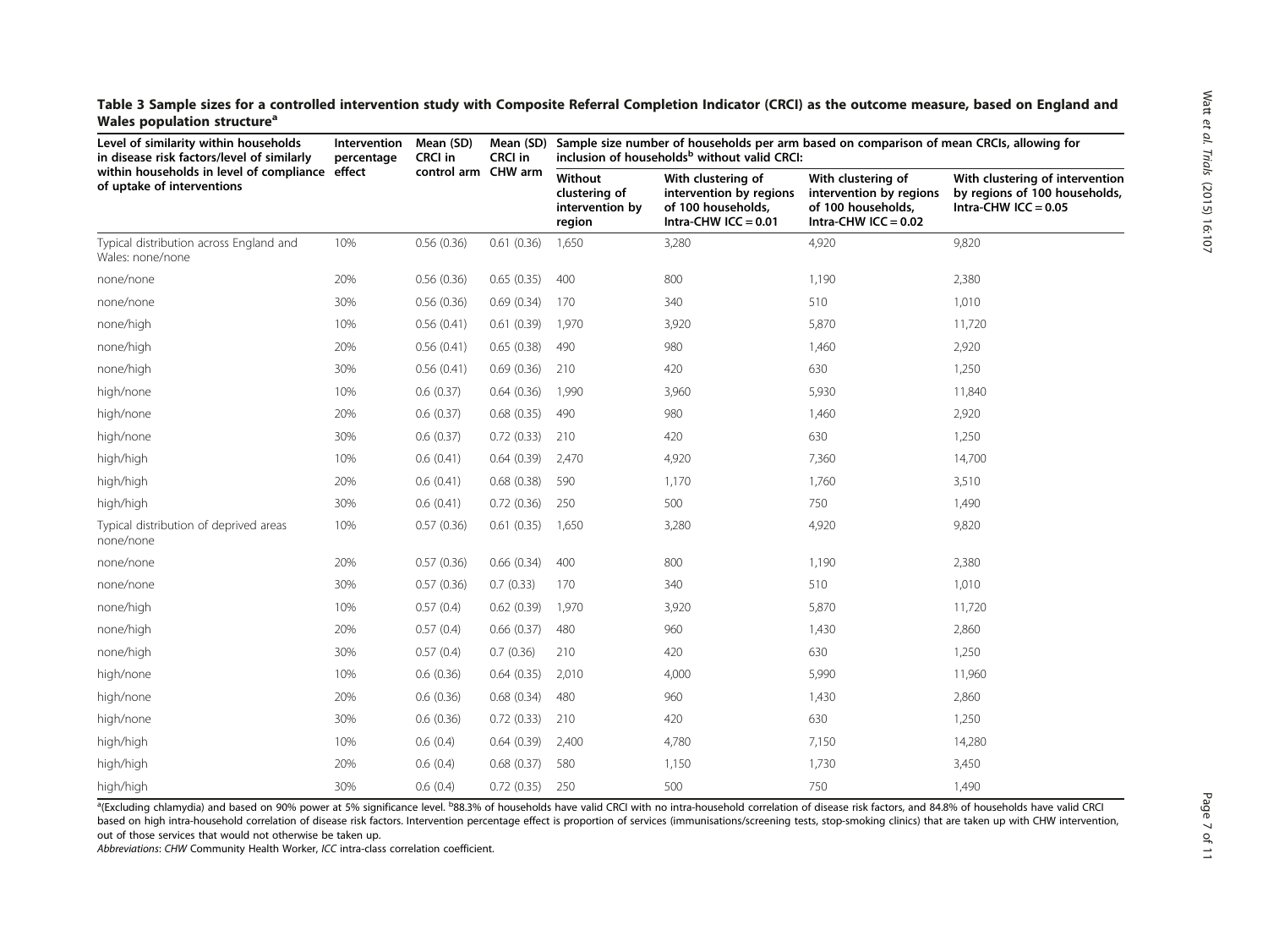be needed in each of the intervention and control arms to demonstrate this, which equates to only 1 or 2 CHWs in the intervention arm (though at least 5 to 10 would be needed for generalisability of findings).

In deprived areas, there are far more single parent households (15% with one or more dependent children) than in England and Wales as a whole (8%). Other households containing dependent children also make up a slightly larger proportion of the total (that is the married/ cohabiting group and particularly other households with dependent children). The number married/cohabiting without children is reduced (14% in the deprived community compared to 26% in England and Wales). Distribution of household types for a typically deprived area results in slightly higher proportions of households with measurable outcomes (89.2% rather than 88.3% without correlation of disease risk factors). This has a negligible effect on sample sizes (within 3% of those in Table [3](#page-6-0)).

We modelled the distribution of service eligibility with the extreme clustering of disease risk factors (smoking, diabetes and at-risk flu vaccine) within households (more extreme than would be found in practice). This results in fewer households that are eligible for any service (84.8%), and an increase in sample sizes requirements of 19 to 26%. Modelling strong clustering of uptake of services within households also results in an increase in sample sizes by around 19 to 24%. The intra-CHW ICC has a much greater effect on the sample size requirements. With an ICC of 0.01 and 100 households per CHW, sample size requirements are doubled, compared to if there was no intra-CHW clustering. They are trebled for an ICC of 0.02, and 6-fold for ICC of 0.05. For the greatest clustering throughout, with an intra-CHW ICC of 0.05 and high intra-household clustering (clustering of disease risk factors and uptake rates), then between 10,000 and 14,000 households (that is 100 to 140 CHWs) would be needed in both control and intervention arms to show a 10% intervention percentage effect, and 1,000 to 1,400 households in each arm (and 10 to 14 CHWs in total) would be needed to show a 30% intervention percentage effect.

# **Discussion**

We have modelled a composite process outcome score for a complex CHW intervention applied to a hypothesised population in North Wales. This modelling exercise could be applied in other scenarios. The steps we took were: (1) find distribution of eligibility to different aspects of the composite outcome score (at household level in our example since the outcome is defined at household level, but more typically at individual level), and simulate a large population for this purpose, (2) apply knowledge of the distribution of the different components of the outcomes in the population in the

absence of any intervention, using random sampling from the Bernoulli distribution for each individual component of the outcome measures, (3) suggest plausible effectiveness of the intervention, and (4) apply knowledge of the distribution of the different components of the outcomes with the intervention, using random sampling from the Bernoulli distribution for each individual component of the outcome measure.

Using this approach we found that large sample sizes would be needed to undertake an intervention study basing the primary outcome on the CRCI, and yet these sizes are potentially achievable. For an intervention percentage effect of just 10%, around 2,000 households may be needed per arm. For an intervention percentage effect of 20% and of 30%, only a quarter and a tenth of the number of households is required.

It is noteworthy that the time when such an intervention study period is started should correspond to a time before the start of the flu season, and end after the end of the season, so that its effect on this vaccination can best be calculated. It would be appropriate to take an intervention period of at least a year (the time period used in this simulation). A period of 3 years may be preferable, since some cancer screening tests are scheduled every 3 years, but then it may not be desirable to wait too long before evaluating the result. The apparent effect of any such intervention may be different in the first year of its operation (when there may be more previously untapped demand to pick up), compared to when it has been running for some time.

Other CHW projects of a similar nature have elected to use single primary outcomes as a measure of the CHW impact, with other measures relegated to secondary importance [[41\]](#page-10-0). However, the CHW project we have proposed is not an intervention for the improvement of, as examples, HbA1c or blood pressure measurements, alone. Rather it is an intervention to improve, broadly, the interface between the household and primary care ensuring that individuals with expressed and unexpressed need or demand are appropriately referred to the correct service in a timely manner. For this, process measures such as service utilisation are needed, and the CRCI tells us whether the home-based CHW intervention improves overall service uptake and utilisation. This is reasonable because the intervention is likely to elicit an effect across all components of the composite score and there is causal relevance between the intervention and each component of the CRCI [\[42\]](#page-10-0). Uptake of a service may not only be the result of the CHWs' efforts, and so the CRCI does need to be interpreted against a control group. The components of a composite outcome score should always be declared as secondary outcomes and described alongside the primary composite score [[9](#page-9-0)].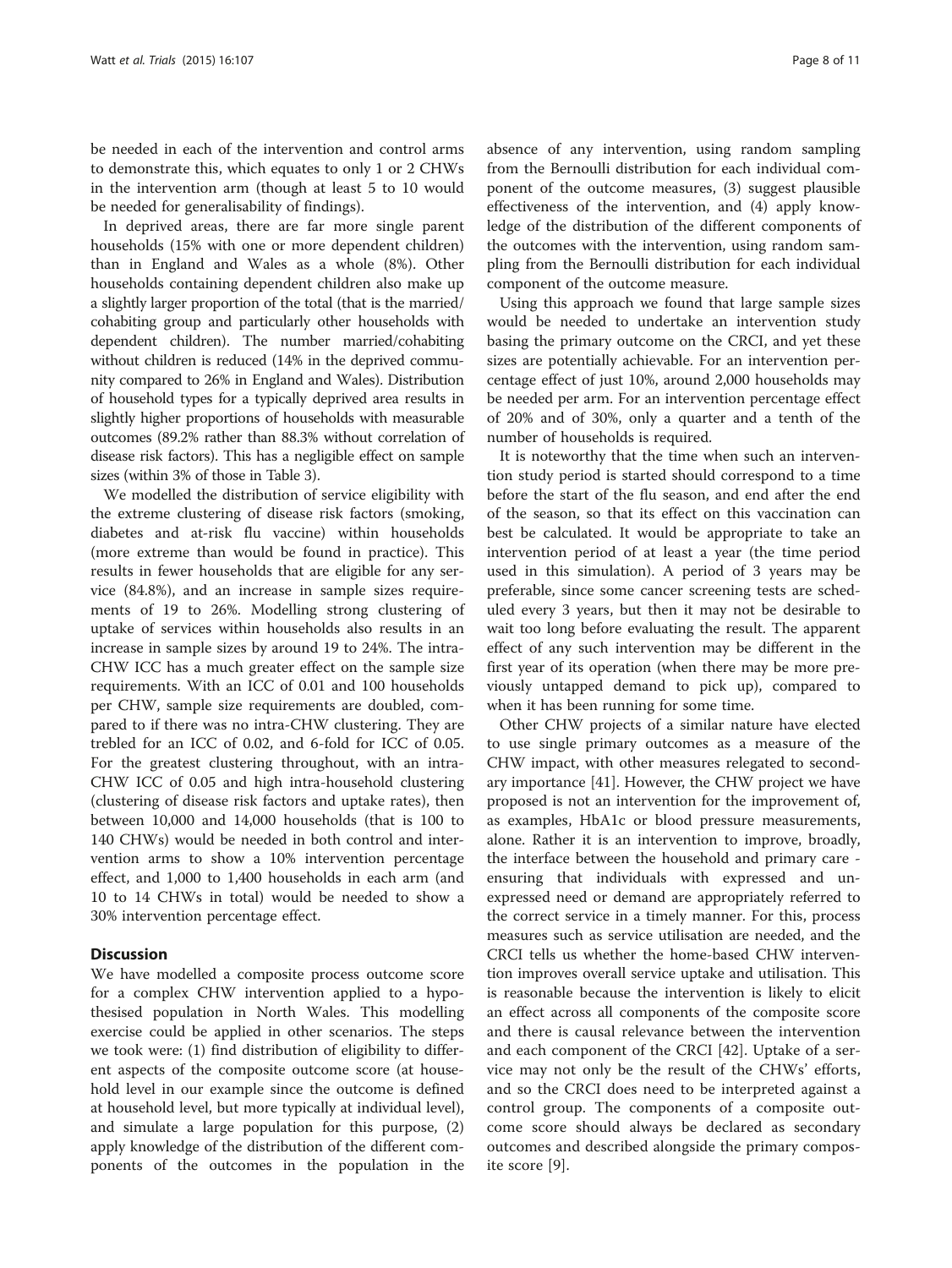In pharmaceutical trials, the components of a composite score are measurable events that can sensibly be added together as being aspects of the same underlying disease process. Although the CRCI does not measure a disease process but instead a CHW intervention, the principles are the same. The CRCI is likely to have a high reliability, because its elements are derived from routinely collected source data. Vaccination records and stopping-smoking clinic referrals are, for example, extracted from GP records and screening attendance is extracted from screening clinic records. Its validity depends on the remit of the CHW - in our case, the focus is on improving uptake of screening, vaccination and smoking cessation clinics; however, there are several other areas that are also worthy of evaluation, for example, impact on self-efficacy, health knowledge, community cohesion and so on. In practice, other outcomes should be used alongside this summary CRCI measure and the cost, feasibility and sensitivity to measure effects of the CRCI will all need to be examined.

CHW interventions that aim to increase uptake of services for which families are eligible are quite likely to increase costs; however, it is likely that this will be off-set in the long term by the gains from early disease detection and avoidance of hospitalisation. Uptake of breastfeeding, stopping someone smoking, and early diagnosis of breast cancer will each yield different long-term gains. At a simplistic level, health economists could calculate the cost per relevant unit of increase in the CRCI (for example, a percentage increase in uptake for services for which families are eligible). However, this would not recognise fully the complex nature of the relationship between uptake of services and the potential health gains from each service. The CRCI approach poses challenges for health economists who have traditionally focused on single outcome measures in cost-effectiveness analysis. How a composite measure might be linked to intervention costs needs to be considered.

Modelling the CRCI against a variety of possible scenarios of population, household and clustering characteristics, we have been able to use it to calculate sample sizes for a future cluster RCT (or other comparison study) for this kind of intervention. This adds value to the evaluation of complex interventions for a number of reasons. Firstly, use of the CRCI as a primary outcome is likely to result in increased statistical power over consideration of any one individual screening/immunisation programme alone. Another merit is that it supports the overall purpose of the intervention, that is to have a wide focus in their activities, because the CRCI does not single out any one service above others in their importance. Narrowly defined primary outcome measures distort complex interventions in RCT contexts. The CRCI may be somewhat harder to interpret, since different elements are incorporated within it; however, to mitigate this, uptake rates for the individual components parts of it can be reported alongside the total CRCI, to show which individual changes make up any CRCI changes. They could be reported with confidence intervals, but without individual testing for significance, since these tests would generally be underpowered.

In our simulation exercise, we found that 85 to 89% of all households will have at least one person who is eligible for a service and, therefore, could be included in the CRCI calculation. Subject to the data being able to be collected from routine sources (possible in all but chlamydia screening which we have therefore excluded from our definition of CRCI) the CRCI can be calculated in a meaningful way and, because it is a comparison of proportions, poses little statistical complexity in terms of its analysis. The CRCI is dependent on the availability and completeness of secondary data - but this is becoming increasingly more accessible though linked datasets such as SAIL or CPRD [\[43](#page-10-0)]. In this example, screening records and vaccination records can be matched to individual household members, for use in evaluation with all data, whether in the intervention or control groups, derived from routinely collected sources. If a similar evaluation were proposed in a country where it is not possible to do such matching, this CRCI tool could still potentially be used on a large regional basis, with CHWs introduced into some regions and not others. For this purpose, CRCI would need to be measured at regional level rather than at household level.

Even allowing for clustering at the household level, the CRCI could be a suitable primary outcome score sample sizes required to demonstrate even small changes in the CRCI between the control and intervention groups are within practical limits, that is around 60 CHWs would be needed to show a 10% increase in the CRCI even if households and clusters are correlated to a plausible degree (with an intra-CHW ICC of 0.02). Brazil has pursued a national policy to scale and integrate CHWs into all primary care teams and now employs over 250,000 CHWs throughout the country. It has seen a corresponding decrease in hospitalisations for primary care conditions, infant mortality, and horizontal inequity [[15-](#page-9-0)[20](#page-10-0)]. In our cluster RCT, we would only need to recruit around a dozen large general practices for an adequately powered study.

Individuals, rather than households, are generally considered to be units of analysis in clinical and health services research. However, considering the likely clustering of disease risk factors and health-seeking behaviours, and also the type of intervention that we are proposing, in complex interventions such as this it may be advantageous to consider the household as a unit of analysis. Our calculations show that around 40% of households of England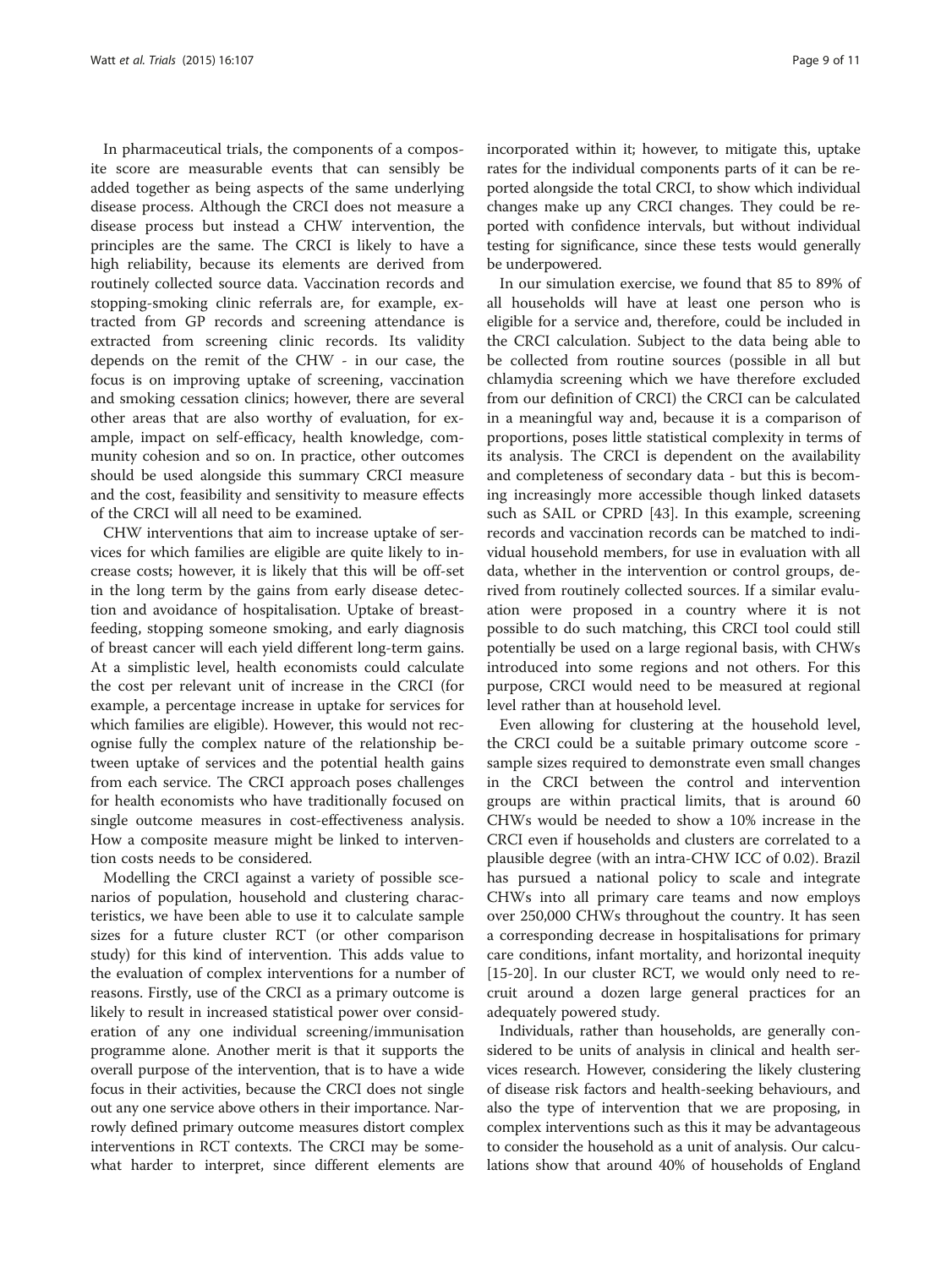<span id="page-9-0"></span>and Wales will contain members that are eligible for 3 or more services. We also found that the proportion of the simulated population that has taken up a service that it is eligible for is as low as 56 to 60%. This suggests that current strategies to signpost towards available services are inadequate, but equally that intervening at the household level, as opposed to targeting individuals, may be an efficient approach to improving uptake.

Although the CRCI covers over a dozen different nationally available services, there may be other benefits to the CHW service not captured by the CRCI such as mental health improvements or reductions in GP consultations or hospital referrals. Nonetheless, we think the CRCI is a useful first step towards a process-centred composite score of practical value in complex community-based interventions. It may be useful in the UK and in other countries, where its composition would depend on which screening strategies and immunisation services are provided in the relevant country.

# Conclusion

The modelling described indicates that a composite process outcome indicator may have some validity in the context of a complex intervention. The indicator is straightforward in terms of data collection and analysis and could potentially be utilised to measure other complex interventions or be adapted to include specific services depending on the context. Composite outcome scores are useful to increase the power of the statistical analysis around an intervention. For interventions that are not amenable to traditional composites, such as all-cause mortality, the CRCI described here, might be a useful alternative by measuring processes, such as service utilisation, rather than clinical outcomes.

#### Abbreviations

CRCI: Composite Referral Completion Indicator; CHW: Community Health Worker; ICC: intra-class correlation coefficient; NHS: National Health Service; RCT: Randomised controlled trial; WHO: World Health Organisation.

#### Competing interests

The authors declare that they have no competing interests.

#### Authors' contributions

HW conceived the idea and the design of the article, collected routine data, conducted the data analysis and statistical modelling, drafted the first version of the manuscript and revised the final version for important intellectual content. MH conceived the idea and design of the article, drafted the first version of the manuscript and revised the final version for important intellectual content. JN helped draft the first version of the manuscript and revised the final version for important intellectual content. RhW provided statistical and modelling support, helped draft the first version of the manuscript and revised the final version for important intellectual content. ZH provided statistical and modelling support, helped draft the first version of the manuscript and revised the final version for important intellectual content. RhTE provided health economics support, helped draft the first version of the manuscript and revised the final version for important intellectual content. AH helped draft the first version of the manuscript and revised the final version for important intellectual content. All authors identified and agreed by consensus the components and outcomes of the composite score that were tested in this simulation. All authors read and approved the final manuscript.

#### Acknowledgements

RTE would like to acknowledge the support of Huw Lloyd-Williams for advice and reading support.

#### Funding

This research received no specific funding from any funding agency in the public, commercial, or not-for-profit sectors at the time of conduct. The Department of Primary Care and Public Health at Imperial College London is grateful for support from the NW London NIHR Collaboration for Leadership in Applied Health Research and Care (CLAHRC), the Imperial NIHR Biomedical Research Centre, and the Imperial Centre for Patient Safety and Service Quality (CPSSQ). RW is funded by the National Institute of Social care and Health Research (NISCHR). RTE is grateful for support from Public Health Wales.

#### Author details

<sup>1</sup>Department of Primary Care and Public Health, Imperial College London, Reynolds Building, St Dunstans Road, London W6 8RP, England, UK. <sup>2</sup>School of Social Sciences, Bangor University, Bangor, Wales, UK. <sup>3</sup> London School of Hygiene and Tropical Medicine, London, England, UK. <sup>4</sup>NWORTH Clinical Trials Unit, Bangor University, Bangor, Wales, UK.<sup>5</sup> Centre for Health Economics and Medicine Evaluation, Bangor University, Bangor, Wales, UK. 6 Whitaker Research Ltd., London, UK.

#### Received: 9 May 2014 Accepted: 2 March 2015 Published online: 21 March 2015

#### References

- 1. Craig PD, Dieppe P, Macintyre S, Michie S, Nazareth I, Petticrew M. Developing and evaluating complex interventions: new guidance. Medical Research Council. [updated 28 August 2008] Accessed 30 March 2015. Available from:<http://www.mrc.ac.uk/documents/pdf/complex-interventions-guidance/>.
- 2. Noyes J, Gough D, Lewin S, Mayhew A, Michie S, Pantoja T, et al. A research and development agenda for systematic reviews that ask complex questions about complex interventions. J Clin Epidemiol. 2013;66(11):1262–70. doi:[10.1016/j.jclinepi.2013.07.003](http://dx.doi.org/10.1016/j.jclinepi.2013.07.003); Epub 14 August 2013.
- 3. Craig P, Dieppe P, Macintyre S, Michie S, Nazareth I, Petticrew M, et al. Developing and evaluating complex interventions: the new Medical Research Council guidance. BMJ. 2008;337:a1655.
- 4. Betty R, Kirkwood JAS. Essential medical statistics. 2nd ed. Oxford, UK: Blackwell Published Ltd; 2003.
- 5. Huang P, Goetz CG, Woolson RF, Tilley B, Kerr D, Palesch Y, et al. Using global statistical tests in long-term Parkinson's disease clinical trials. Mov Disord. 2009;24(12):1732–9.
- 6. Tilley BC, Marler J, Geller NL, Lu M, Legler J, Brott T, et al. Use of a global test for multiple outcomes in stroke trials with application to the national institute of neurological disorders and stroke t-PA stroke trial. Stroke. 1996;27(11):2136–42.
- Mayo NE, Scott S. Evaluating a complex intervention with a single outcome may not be a good idea: an example from a randomized trial of stroke case management. Age Aging. 2011;40:718–24.
- 8. Cordoba G, Schwartz L, Woloshin S, Bae H, Gøtzsche PC. Definition, reporting, and interpretation of composite outcomes in clinical trials: systematic review. BMJ. 2010;341:c3920.
- 9. Freemantle N, Calvert M, Wood J, Eastaugh J, Griffin C. Composite outcomes in randomised trials: greater precision but with greater uncertainty? JAMA. 2003;289(19):2554–9.
- 10. Moore G, Audrey S, Barker M, Bond L, Bonell C, Hardeman W, et al. Process evaluation of complex interventions: Medical Research Council guidance. BMJ 2015; 350:h1258 [http://dx.doi.org/10.1136/bmj.h1258.](http://dx.doi.org/10.1136/bmj.h1258)
- 11. World Health Organization: Optimizing health worker roles to improve access to key maternal and newborn health interventions through task shifting. Available from [http://apps.who.int/iris/bitstream/10665/77764/1/](http://apps.who.int/iris/bitstream/10665/77764/1/9789241504843_eng.pdf?ua=1) [9789241504843\\_eng.pdf?ua=1.](http://apps.who.int/iris/bitstream/10665/77764/1/9789241504843_eng.pdf?ua=1) Accessed 30 March 2015.
- 12. Harris M, Haines A. Brazil's family health programme. BMJ. 2010;341:c4945.
- 13. Harris M. Integrating primary care and public health learning from the Brazilian way. London J Prim Care. 2012;4:126–32.
- 14. Harris M, Haines A. The potential contribution of community health workers to improving health outcomes in UK primary care. J R Soc Med. 2012;105:330–5. doi:[10.1258/jrsm.2012.120047UK](http://dx.doi.org/10.1258/jrsm.2012.120047UK).
- 15. Macinko J, Marinho de Souza F, Guanais FC, da Silva Simões CC. Going to scale with community-based primary care: an analysis of the Family Health